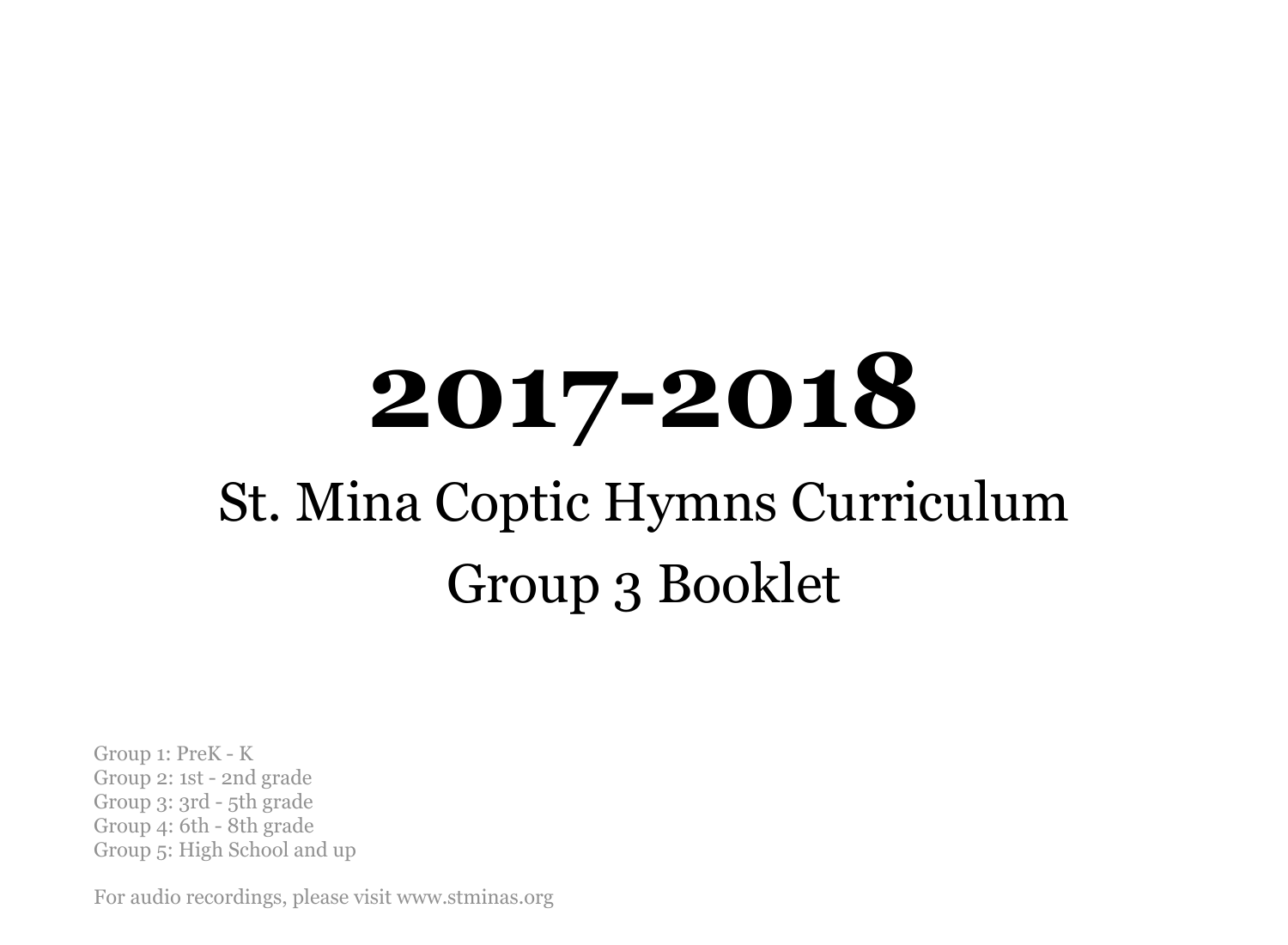# HixeporBiu (The Hymn of the Cherubim and Seraphim)

#### *Chanted during the Divine Liturgy*

HixeporBin ceorwy TMMOK: neu nicepa¢iu ce†wor nak: erwy ebol erzw unoc.

 $\chi_{\varepsilon}$   $\chi_{\text{SIOC}}$   $\chi_{\text{SIOC}}$   $\chi_{\text{SIOC}}$   $\chi_{\text{SIOC}}$ caBawo: п2нрнс о отранос KE H  $SH$ : THC  $\lambda$ siac cor  $\Delta$ ozhc. *Ni sheroobim se oo osht emmok: nem ni Serafim se ti oa oo nak: ev oash evol evgo emmos.*

*Je agios agios agios: Kirios sava oath: ep leerees o oo ranos: ke ee gee tees agias: soo doxees.* The Cherubim worship You: and the Seraphim glorify You: crying out saying.

Holy, Holy, Holy: Lord of Hosts: Heaven and earth are full of Your holy glory.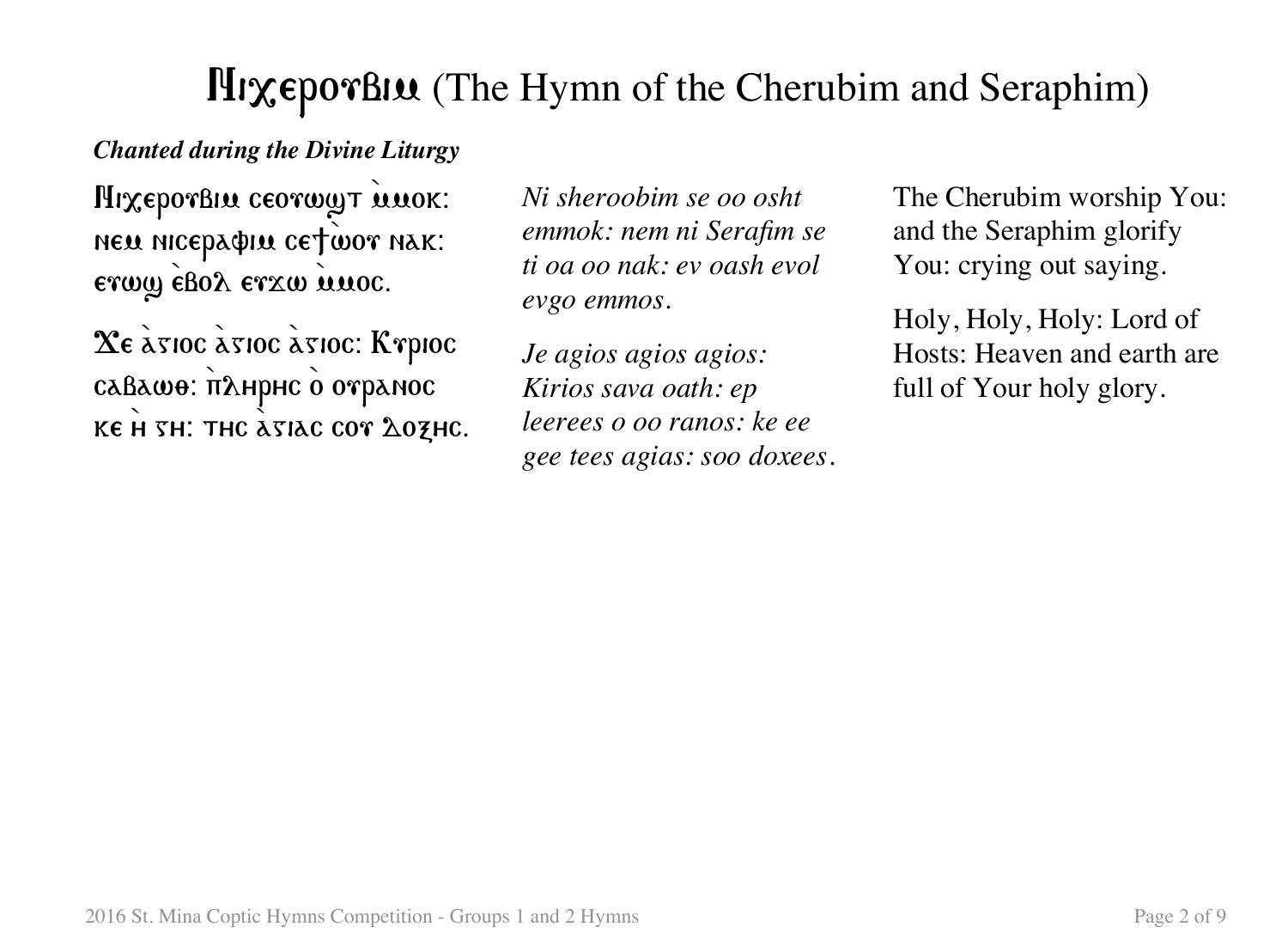# Πεκπηενιλ (The Prayer of the 3rd Hour)

*Chanted on the Feast of Pentecost after the Acts of the Apostles*

Hekitnerua Cooraß Hooic φhetakoropπq exen nekasioc **ΜΜΑΘΗΤΗΣ: OTOS NATIOCTOΛOC** ettaihovt: Ben †axit gou†: φαι υπερολη εβολ ελρον ω Πιλταθος αλλα άριτς Μβερι Den nhetcadorn wwon.

*Pek epnevma ethowab Epchois fee etak oo orpf ejen nek agios em matheetees: owoh en apostolos et tai oot khen ti agp shoomtee: fai em per olf evol haron oa pi aghathos alla aritf em veri khen nee et sa khoon emmon.*

Your Holy Spirit, O Lord, Whom you sent forth upon Your holy disciples and honored apostles in the third hour, do not take away from us, O Good One, but renew Him within us.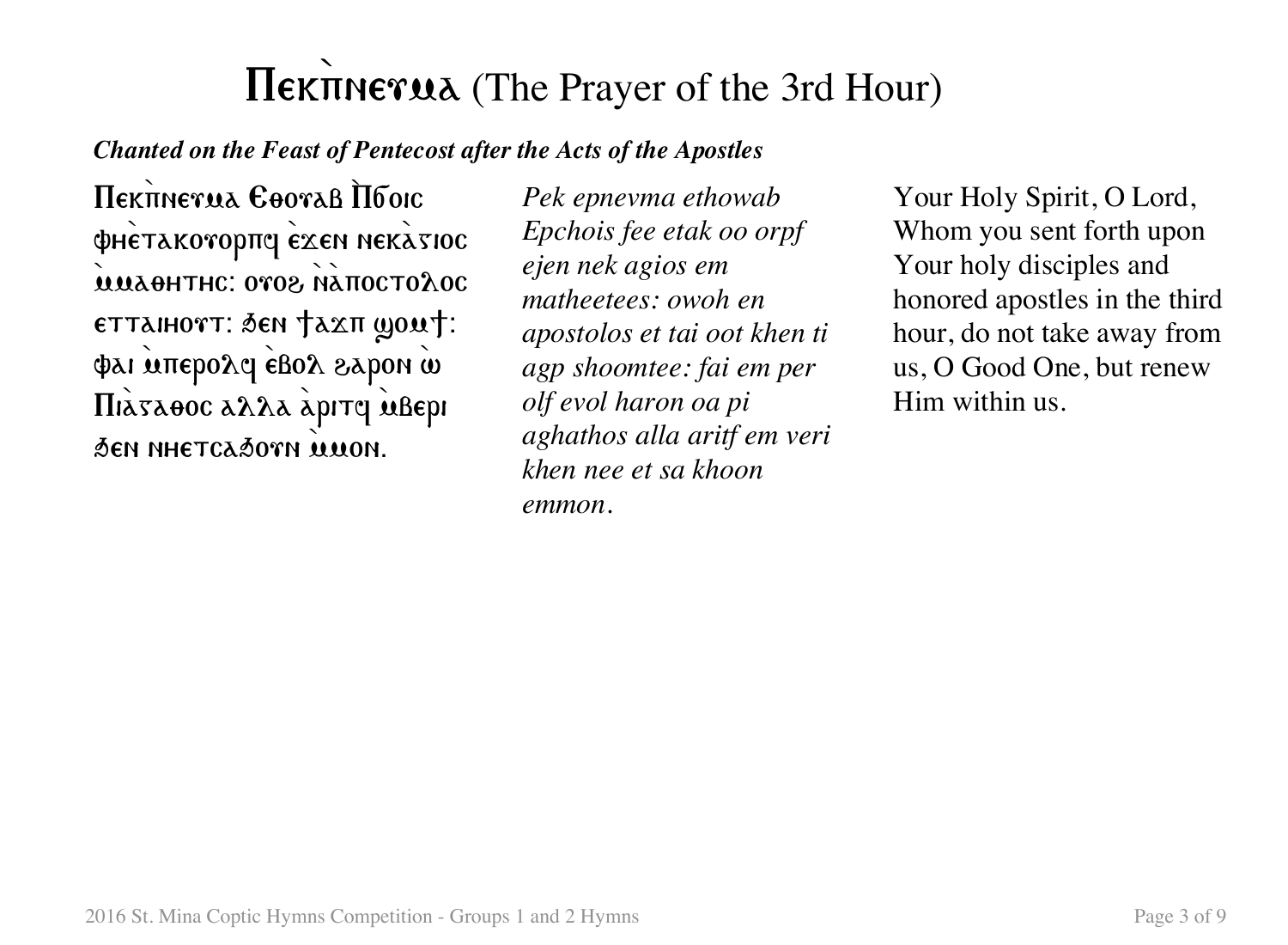#### 8 λριπλαετι (Praxis Response)

#### *Chanted during the Great Lent*

λριπλαετι ω πλ6'οις: apinaueri w nallort:  $\sum_{\alpha}^{\infty}$ аріпаметі ш $\alpha$  па $\widehat{\mathbf{O}}$ тро: ак $\mathbf{w}$ ані SEN TEKUETOTPO.

Rcuapwort adhowc: neu  $\Pi$ екішт назавос: нем  $\pi$ i $\overline{\text{Im}}$ Phetua  $\overline{\text{ee}}$ t: xe aki akcw $\dagger$ 8mmon. Nai nan.

*Ari pa mev ee oa Pachois: ari pa mev ee oa Panooti: ari pa mev ee oa Pa ooro: akshani khen tek met ooro.*

*Ek esmaroa oot alee thoas: nem Pekioat en aghathos: nem Pi epnevma ethowab: je ak ee ak soati emmon nai nan.*

Remember me, O my Lord: Remember me, O my God: Remember me, O my King: when You come into Your kingdom.

Blessed are You truly: with Your Good Father: and the Holy Spirit: for You have come and saved us. Have mercy on us.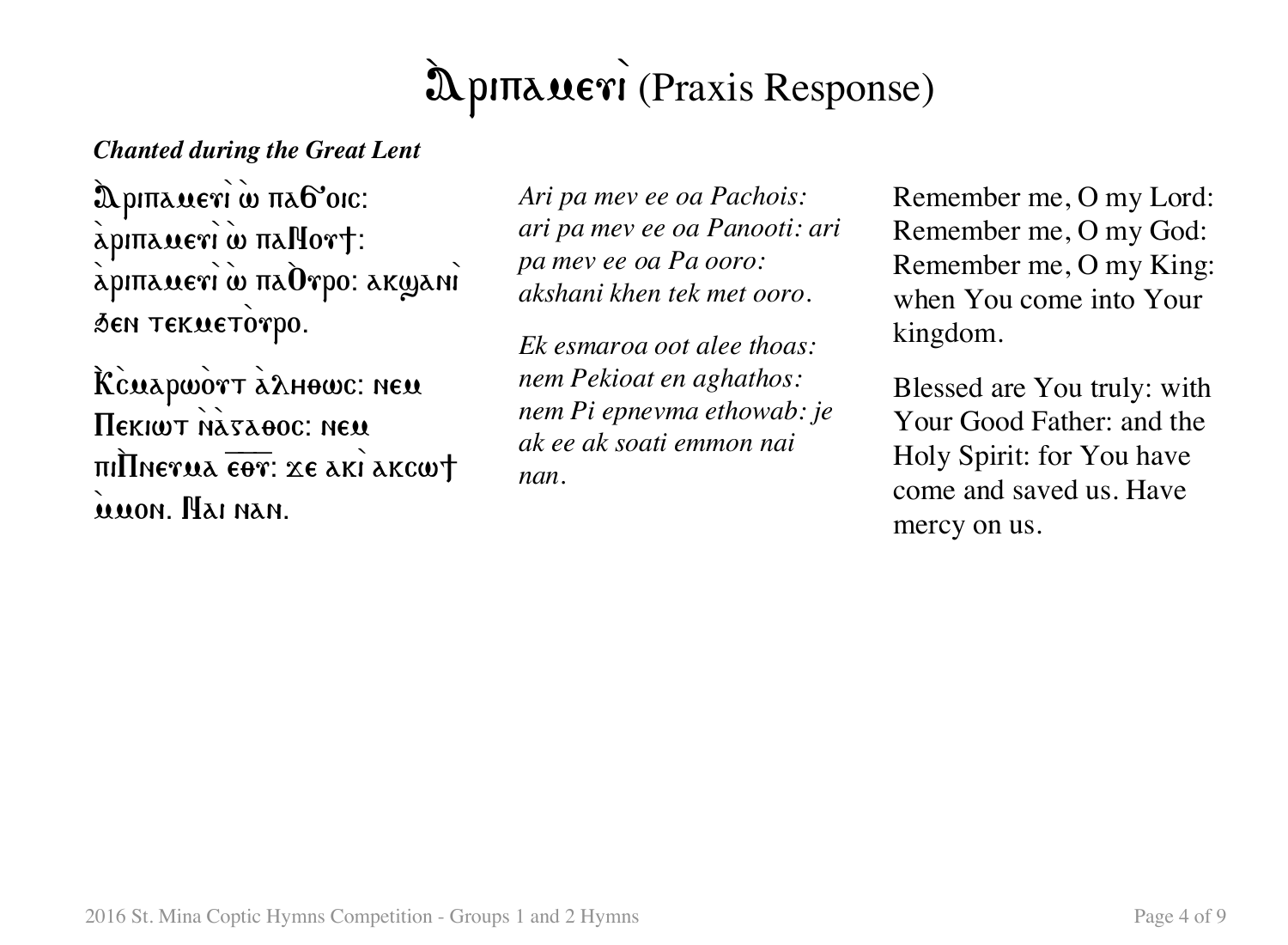### $\mathfrak A$  sioc (Mournful)

 $\mathfrak{A}\mathfrak{z}$ 10 $\mathfrak{c}$   $\mathfrak{d}$   $\Theta$ eoc:  $\mathfrak{A}\mathfrak{z}$ 10 $\mathfrak{c}$ Icxrpoc: Asioc Aoanatoc: 0  $c$ татронее  $\Delta$ ниас:  $\epsilon$  $\Delta$ енсон  $H$ uac. (3 times)

*Agios o Theos: Agios Isshiros: Agios Athanatos: o estavro thees deemas: eleison eemas.*

Holy God: Holy Mighty: Holy Immortal: Who was crucified for us: have mercy on us.

 $\Delta$ οξα πατρι κε Υιω κε ασιω  $\prod$ nevuati: ke nyn ke  $\stackrel{\sim}{{\tt a}}$ i ke ic TOTC EWNAC TWN EWNWN: àuhn: Asia Jpiac èxencon HUAC.

*Doxa Patri ke Eyo ke agio Epnevmati: ke nin ke a ee ke ees toos e-o-nas ton e-o-non: ameen. Agia Etrias eleison eemas.*

Glory be to the Father and the Son and the Holy Spirit: now and forever and unto the ages of ages: Amen: O Holy Trinity, have mercy on us.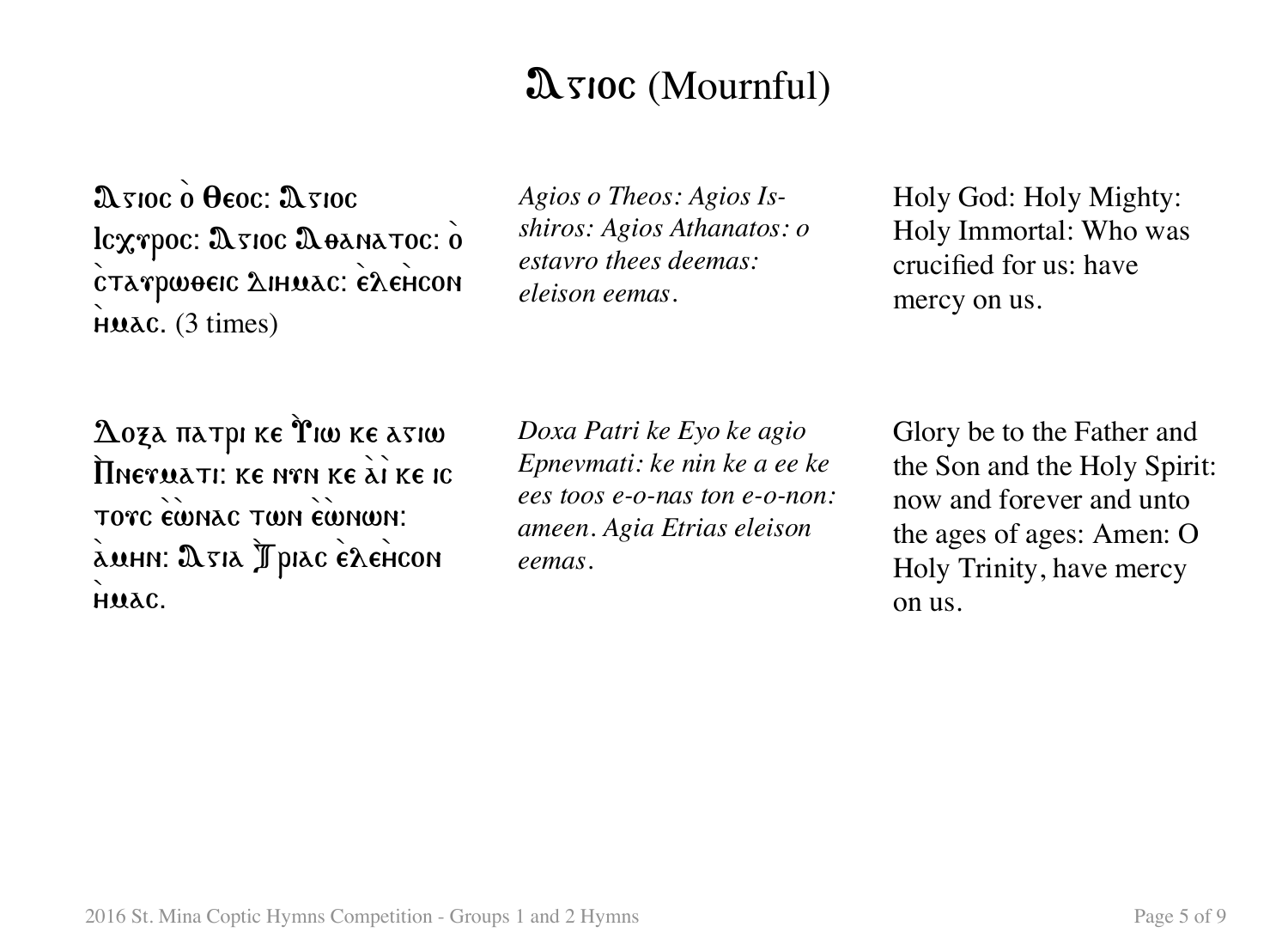# Uapenorwne

#### *Chanted after the 2nd canticle of the Midnight Praise*

Uapenorwne eBox: **inTrixpictoc Hennort: nem** πιιεροψαλτης:  $2$ ατι $2$ питрофнтнс.

*Maren-oo-onh e-vol: empi ekhristos Pen-nootee: nem pi-yeropsaltees: Daveed pieprofeetees.*

Let us give thanks, to Christ our God, with David the prophet, and psalmist.

 $X$ є асраміо мифноті: нем noratnamic: agencent muikasi: Esphi sizen nimmor. *Je af-thamio en-nifee-oo-i: nem noo-dinamis: afhisentee empikahi: e-ehree hijen nimo-oo.*

For He has made the heavens, and all its hosts, and established the earth, on the waters.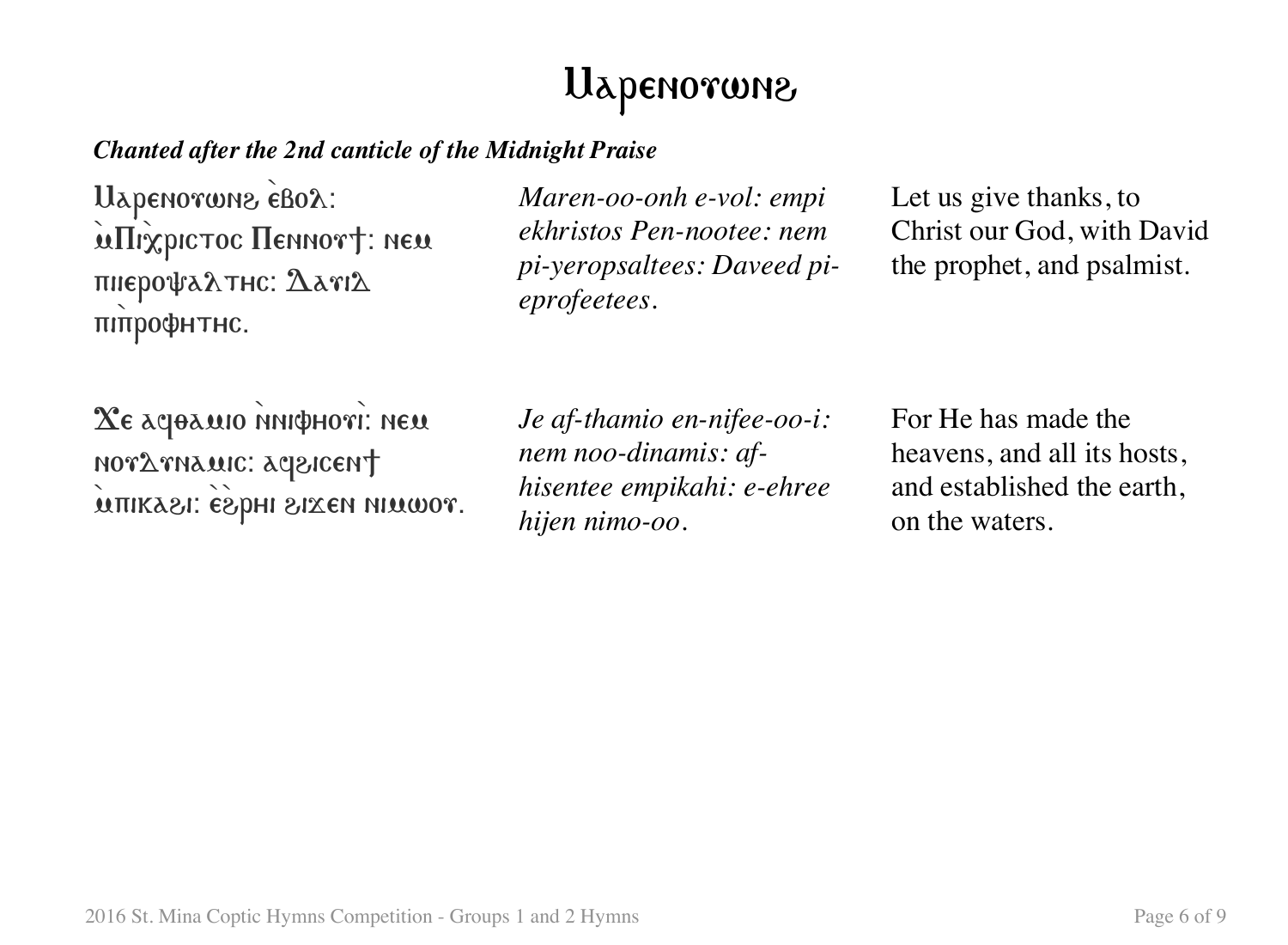## **J** ON CTNA

#### *Chanted during the procession of the Resurrection Feast and the Holy Fifty Days*

Ton ctnanapxon Aoton  $\Pi$ атрі ке  $\Pi$ нетиаті: тон ек парөенот техөента іс cwthpian Huwn: **ANTUNHCWUEN TICTI KE** προσκτημε ων εντι μελοκμ ce capki: ane $\lambda$ oin en TWCTATPW: KE OANATON rπολιηε: κε εγιρε τονς TEONEWOTAC: EN TH ENΔOZW anactaci artor.

*Ton sina narkhon Logon Patri ke Epnevmati: ton ek parthenoo tek-thenta ees soteerian eemon: anim-neesomen pisti ke-epros ki-neesomen: O-ti eev-thokee se sarki: a-nelthin en-to-stavro: ke thanaton ee-pomi-ne: ke egi-re toos teth-ne-o-o-tas: en tee en-doxo anastasi avtoo.*

We, the believers, praise and worship the Word, one in eternity with the Father and the Spirit, born of the Virgin for our salvation, for He agreed and accepted to go up on the cross, and to suffer death in the flesh and to raise those who died, by His glorious resurrection.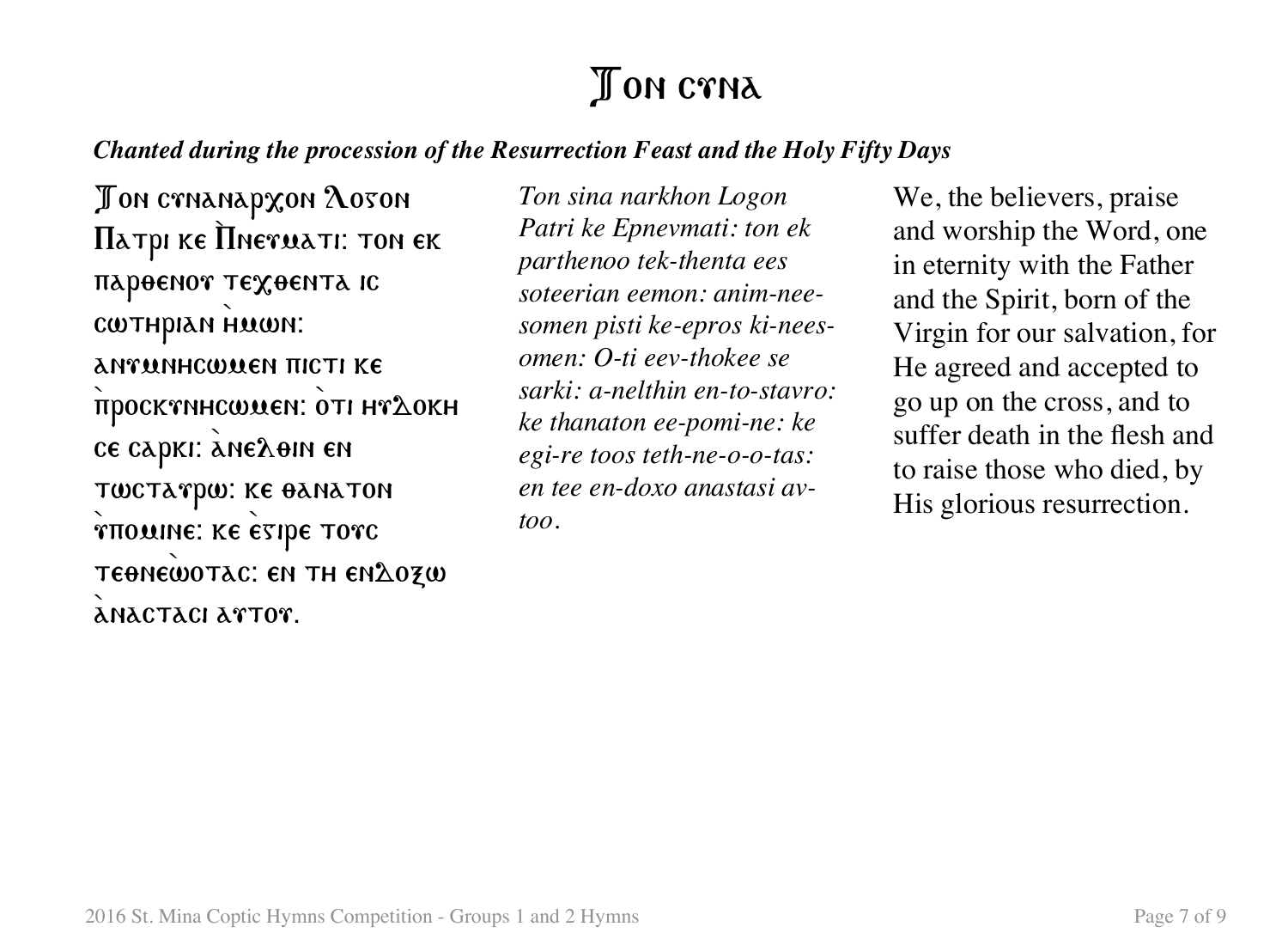# $\mathbf{\mathcal{L}}$  morph

#### *Chanted during the Great Lent*

Bromi Hyperper те †парненос: песаршиата πε πεηςωτηρ: acuici umoq agcwt muon: oros agxa nennoßi nan eßo $\lambda$ .

*Ti shooree en noob te ti parthenos: pes aroamata pe pensoateer: as misi emmof af soati emmon: owoh af ka nen novi nan evol.*

The golden censer is the Virgin: Her aroma is our Savior: She gave birth to Him. He saved us: and forgave us our sins.